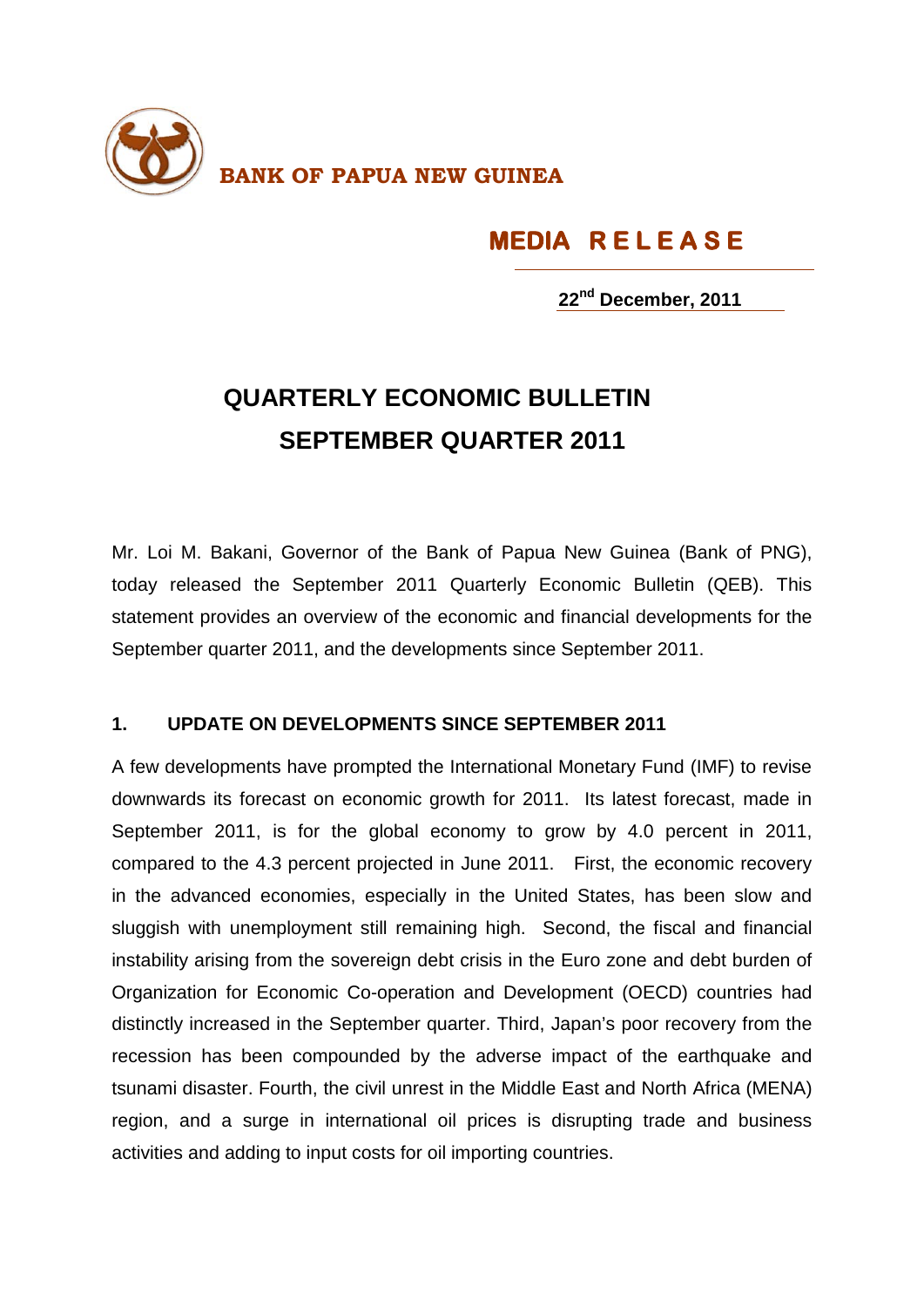On the other hand, growth in Asia is expected to remain high, mainly due to strong domestic demand. Asia's growth is expected to reach 6.7 percent in 2011, led by China and India with economic growth forecasted at 9.5 percent and 7.8 percent, respectively.

With the envisaged slowdown in economic growth, global demand for primary commodities is expected to decline, prompting the IMF to revise downwards its outlook for global commodity prices. Governor Bakani noted that this can affect the Government's revenue for the last quarter of 2011 and 2012. As of 12 December 2011, the price of gold fell to US\$1,712.90 per ounce after a week high of US\$1,739.8 while copper traded at US\$7,800.25 per metric tonne as the market reacted to the outcomes of the European Union (EU) summit held in Brussels, Belgium on the Euro debt crises on the 9 December. The outcome of the Organization of the Petroleum Exporting Countries (OPEC) meeting on the 14 December 2011 will also influence oil prices as they consider sanctioning Iran over its nuclear production program besides endorsing a production quarter for Libya. International crude oil traded at US\$99.34 per barrel on the 12 December 2011, compared to US\$100.2 per barrel in the previous week.

The IMF projects inflation in the advanced economies and some of the emerging economies to ease towards the end of the year as a result of the low global demand. International food prices have continued to ease since September 2011 with the FAO Food Price Index (FFPI) averaging 215 points in November compared to 225 points in September. These developments will ease global inflation. On this basis, Governor Bakani stated that while Government spending and domestic demand pressures associated with the PNG LNG project can exert upward pressure on inflation, the recent easing in international food prices, the appreciation in the TWI and the drop in fuel related products can have an offsetting effect on inflation for the December quarter. The Bank therefore took a cautious approach and maintained the Kina Facility Rate (KFR) for the months of October, November and December at 7.75 percent.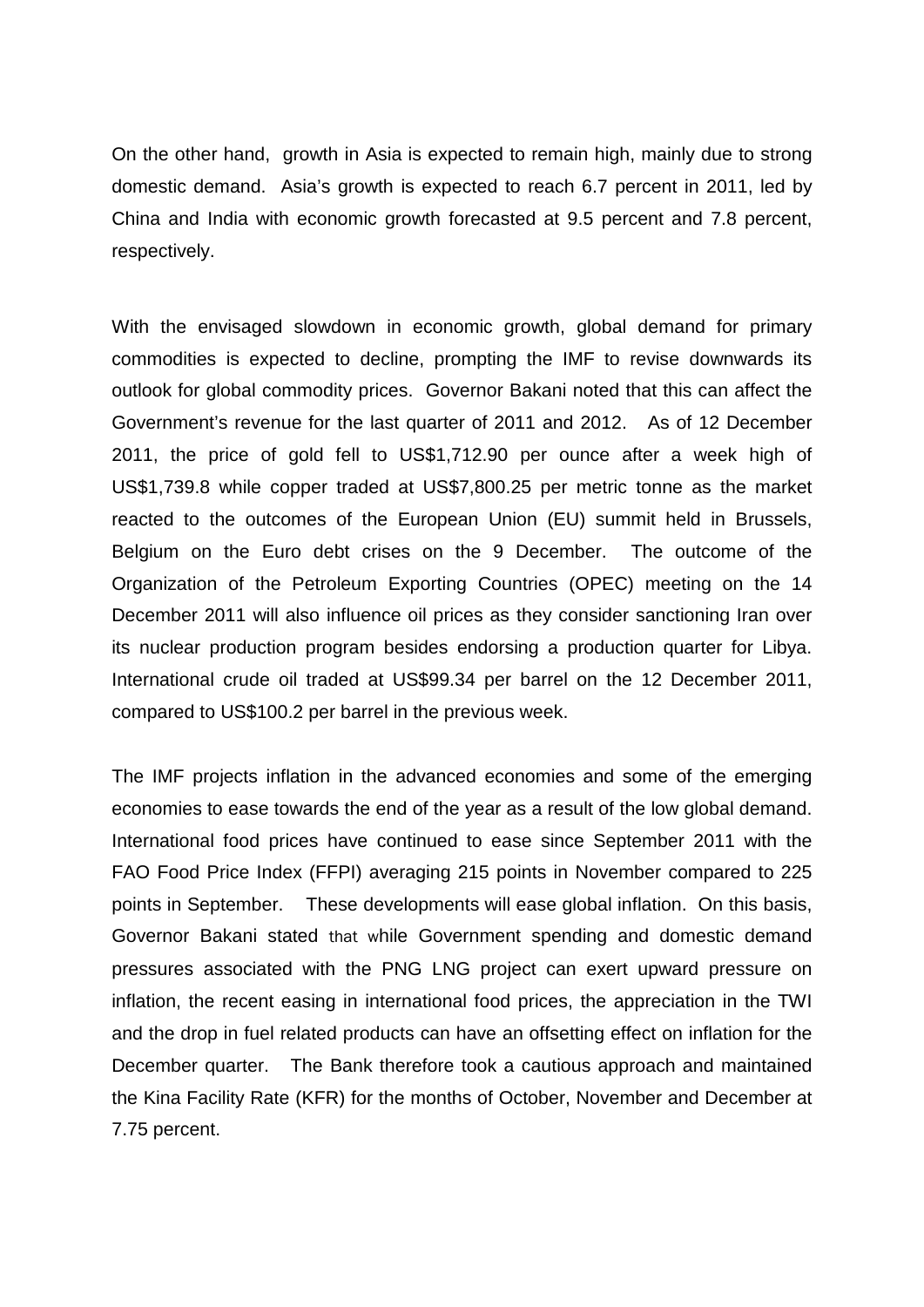The Governor noted with concern that the Treasury Minister's directive for the transfer of funds from trust accounts held at commercial bank to the Bank of BPNG has not been implemented by the Departments concerned. This is one of the main sources of increased liquidity in the banking system, and is making it difficult and costly for conduct of monetary policy by the Bank.

Mr. Bakani also commended the progress made on the legislation process for the establishment of the Sovereign Wealth Fund for better fiscal management of the windfall revenue from the development of the country's mineral resources. He repeated his call for the Government to allow the Central Bank to open and manage an offshore account for any windfall revenue from commodity exports for better liquidity management.

The kina continued to appreciate against the US dollar, supported by high foreign exchange inflows associated with the mineral tax receipts for the Government and the high commodity export earnings. Since September, the kina has appreciated against the US dollar by 4.0 percent while it appreciated against the Australian dollar by 8.0 percent. By the 7th of December 2011, the Kina was trading at 0.4620 against the US dollar and 0.4499 against the Australian dollar.

The level of gross foreign exchange reserves increased from K8,596.6 million (US\$3,855.5 million) at the end of September to K9,267.0 million (US\$4337.0 million) as at  $20<sup>th</sup>$  December 2011, attributable to high export prices and continued mineral tax inflows for the Government.

## **1. OVERVIEW OF THE DEVELOPMENTS IN THE SEPTEMBER QUARTER OF 2011**

Economic indicators available to the Bank of Papua New Guinea (the Bank) point to a slow-down in economic growth in the September quarter of 2011, compared to the previous quarter, but on an annual basis, economic activity continued to be strong. The level of employment declined marginally by 0.2 percent in the September quarter of 2011, while it increased by 7.3 percent on an annual basis. High export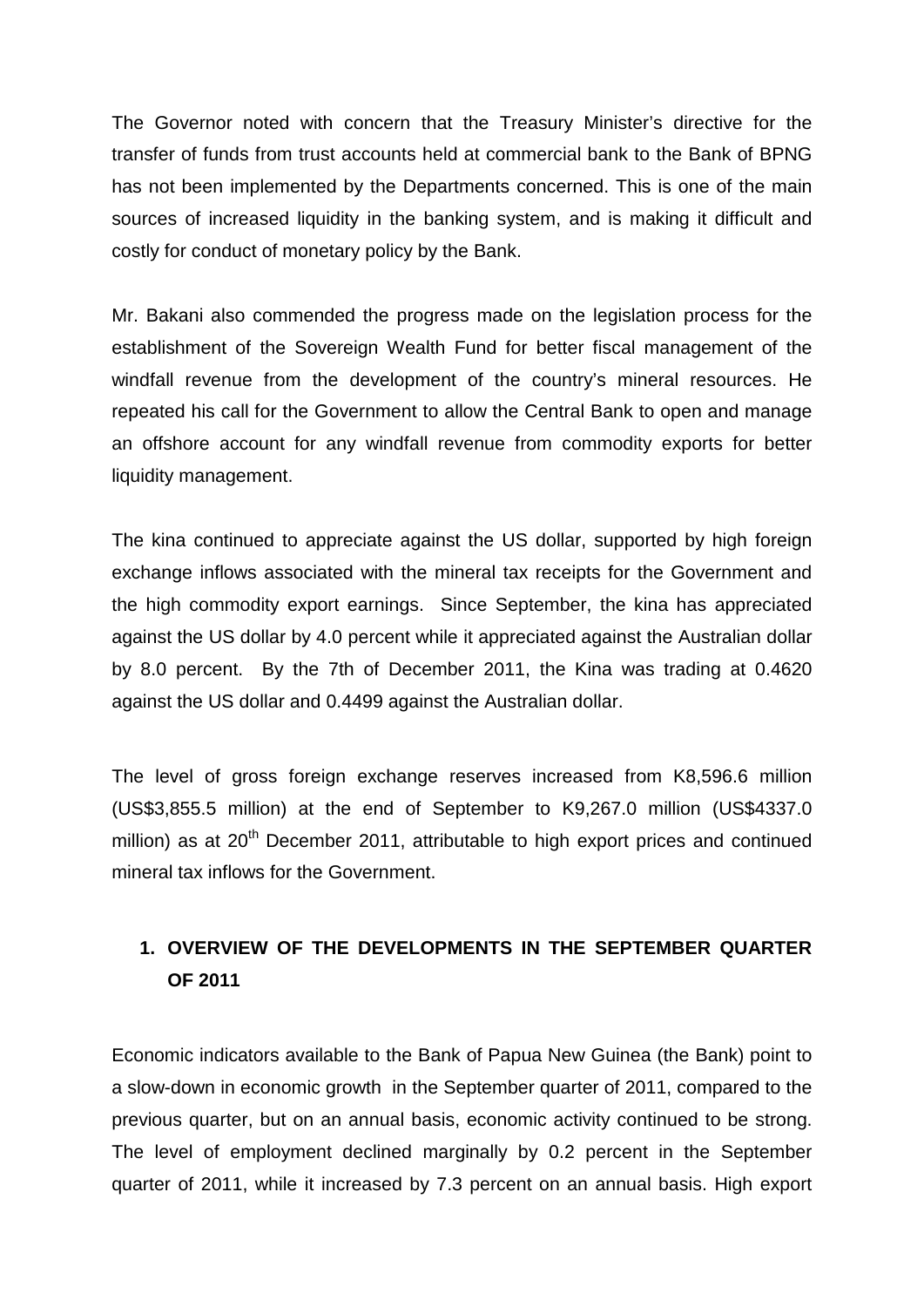commodity prices and the subsequent surplus in the current account, continued increase in business activity in some sectors and credit growth in the private sector are all indicative of the robustness in economic growth. The annual headline inflation was 8.4 percent in the September quarter of 2011, lower than the 9.6 percent in the June quarter, attributable to the appreciation of the kina and its offsetting effect on the prices of imports. The kina appreciated against all major currencies in the June quarter and resulted in the daily average Trade Weighted Index (TWI) appreciating by 6.9 percent. In light of the inflation outcome in the June quarter (before the September quarter inflation outcome was released) and continued underlying inflationary pressures , the Bank tightened monetary policy in the September quarter of 2011. The Kina Facility Rate (KFR) was increased by 25 basis points each in July and September to reach 7.75 percent. Operationally, the Bank also increased the commercial banks' Cash Reserve Requirement (CRR) by 100 basis points each in July and August 2011 to 6.0 percent, in support of the tightening stance.

Data from the Bank's Business Liaison Survey (BLS) show that the total nominal value of sales in the private sector declined by 7.6 percent in the June quarter of 2011, compared to a decline of 0.5 percent in the March quarter. Excluding the mineral sector, sales increased by 6.8 percent in the June quarter of 2011, compared to a decline of 4.0 percent in the previous quarter. Sales declined in the agriculture/forestry/fisheries and mineral sectors, which more than offset the increases in the building and construction, wholesale, retail, transportation, manufacturing and financial/business and other services sectors. By region, Southern and Islands recorded declines, while the Highlands, National Capital District (NCD), Morobe and Momase regions recorded increases. Over the twelve months to June 2011, total sales increased by 8.3 percent. Excluding the mineral sector, sales increased by 8.9 percent over the year to September 2011.

The Bank's Employment Index shows that the level of employment in the private sector declined by 0.2 percent in the September quarter of 2011, compared to an increase of 3.0 percent in the previous quarter. Excluding the mineral sector, the level of employment declined marginally in the September quarter, following an increase of 3.2 percent in the June quarter. By sector, the level of employment declined in the transportation, mineral, financial/business and other services and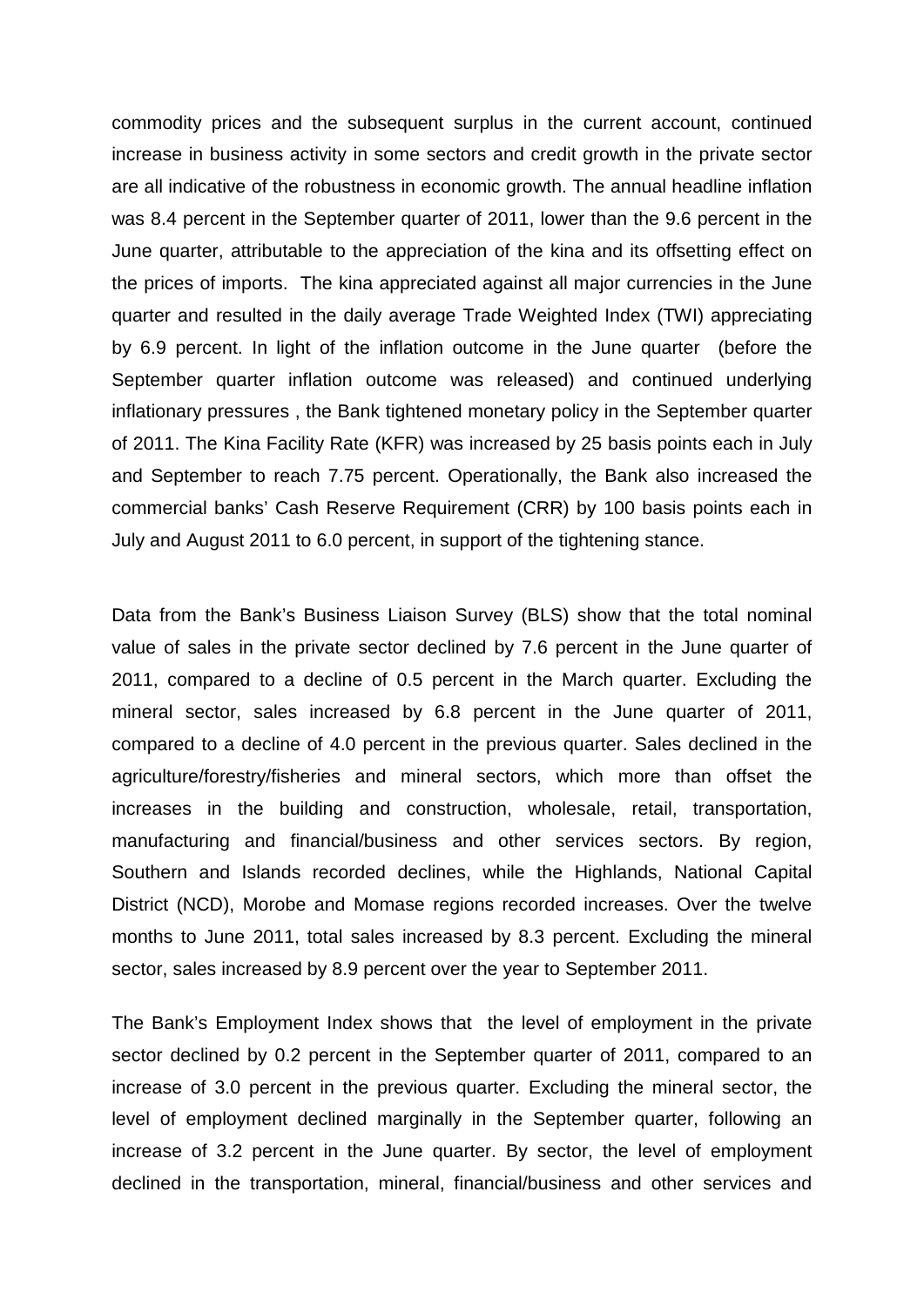agriculture/forestry/fisheries sectors, while it increased in the manufacturing, retail, wholesale and building and construction sectors. By region, Islands, Momase and NCD recorded declines, while Morobe, Southern and Highlands recorded increases. Over the twelve months to September 2011, the total level of employment increased by 7.3 percent. Excluding the mineral sector, the level of employment increased by 7.5 percent over the year to September 2011.

Quarterly headline inflation, as measured by the Consumer Price Index (CPI) was 0.2 percent in the September quarter of 2011, compared to 2.2 percent in the June quarter. The increases in the 'Food', 'Clothing & footwear', 'Household equipment and operations' and 'Miscellaneous' expenditure groups, more than offset the declines in the other expenditure groups. Annual headline inflation was 8.4 percent in the September quarter of 2011, lower than 9.6 percent in the June quarter. The lower outcome was due to the fall in imported prices combined with the strengthening of the kina exchange rate against most of the currencies of PNG's major trading partners. However, inflationary pressures remained due to increase in domestic demand associated with high Government expenditure, construction of the LNG project and strong private sector activity. The annual underlying inflation as indicated by the exclusion-based inflation rate was 8.4 percent in the September quarter, while the trimmed-mean inflation rate was 6.4 percent in the quarter.

In the September quarter of 2011, the daily average kina exchange rate appreciated against all the major currencies reflecting foreign currency inflows associated with exports and PNG LNG project. It appreciated against the US dollar by 7.0 percent to 0.4465, pound sterling by 8.5 percent to 0.2865, euro by 9.1 percent to 0.3299, Australian dollar by 8.4 percent to 0.4575 and the Japanese yen by 2.7 percent to 34.19, compared to the June quarter. These movements resulted in the daily average TWI appreciating by 6.9 percent to 33.7 over the same period.

Higher international prices for most of PNG's export commodities, resulted in a 15.2 percent increase in the weighted average kina prices in the September quarter of 2011, compared to the corresponding quarter of 2010. There was a 16.3 percent increase in the weighted average price of mineral exports, with higher prices of gold, copper and crude oil. The weighted average price of non-mineral exports increased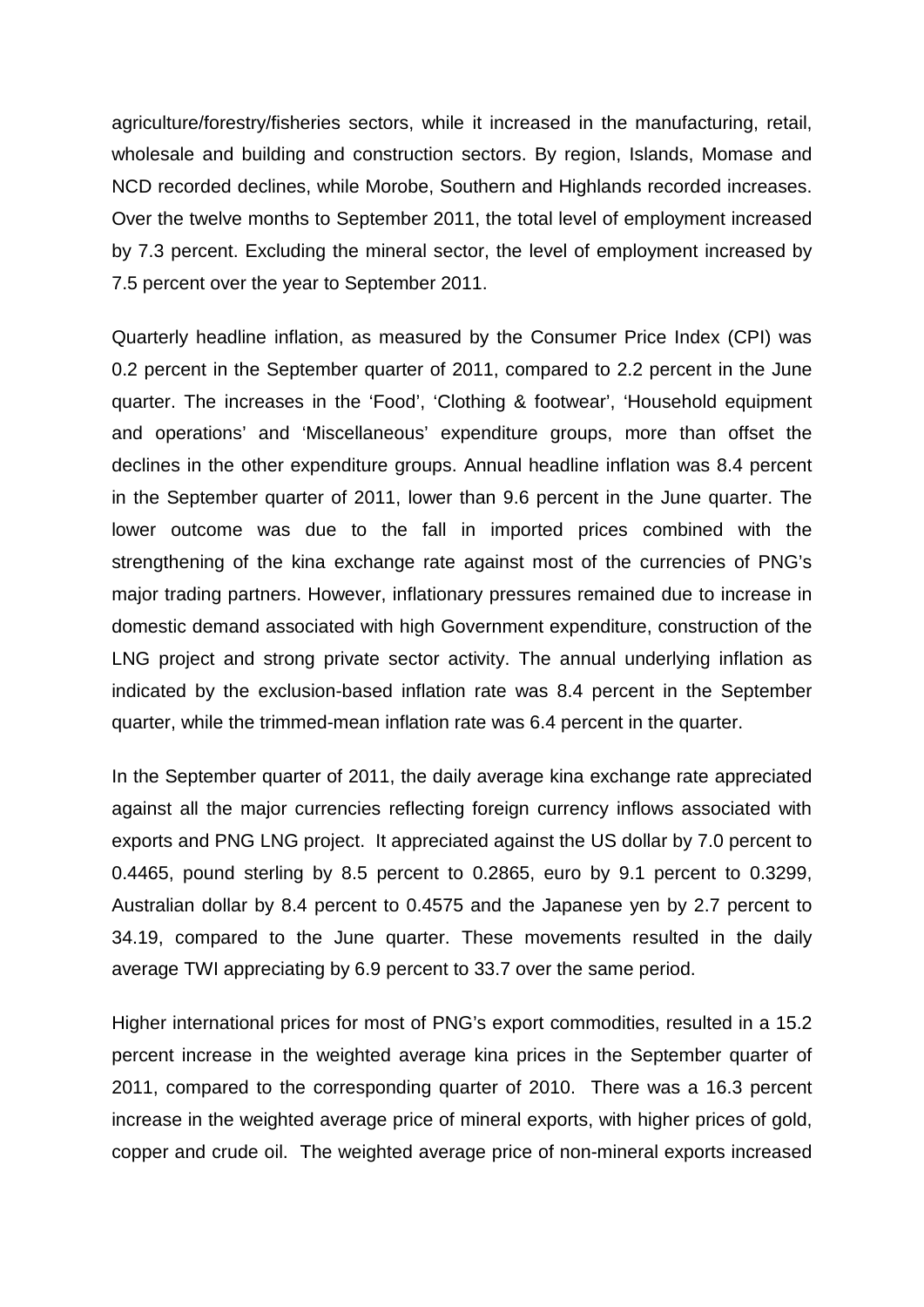by 12.1 percent as a result of higher prices of all the agricultural commodities, with the exception of cocoa, tea, logs and marine products.

There was an overall surplus of K426 million in the balance of payments for the nine months to September 2011, compared to a higher surplus of K524 million in the corresponding period of 2010. This outcome was due to a surplus in the current account, which more than offset a net outflow in the capital and financial accounts.

The current account recorded a surplus of K494 million in the nine months to September 2011, compared to a deficit of K893 million in the corresponding period of 2010. This outcome was attributed to a higher trade surplus, lower net service payments and higher transfer receipts, which more than offset higher net income payments.

The capital and financial accounts recorded a net outflow of K83 million in the nine months to September 2011, compared to a net inflow of K1, 630 million in the corresponding period of 2010.

The capital account recorded a lower net inflow of K63 million in the nine months to September 2011, compared to K83 million in the corresponding period of 2010. The decline reflected lower capital inflows by a donor agency for project financing.

The financial account recorded a net outflow of K146 million in the nine months to September 2011, compared to a net inflow of K1, 547 million in the corresponding period of 2010. This outcome reflected net outflows from foreign direct investments associated with the purchase of shares by a resident mining company, investments in short-term money market and financial derivative instruments by resident entities. These more than offset a net inflow from other investments, resulting from draw downs in foreign currency account balances of mineral companies and commercial banks' net foreign assets.

The level of gross foreign exchange reserves at the end of September 2011 was K8, 596.6 (US\$3,855.5) million, sufficient for 10.4 months of total and 14.9 months of non-mineral import cover.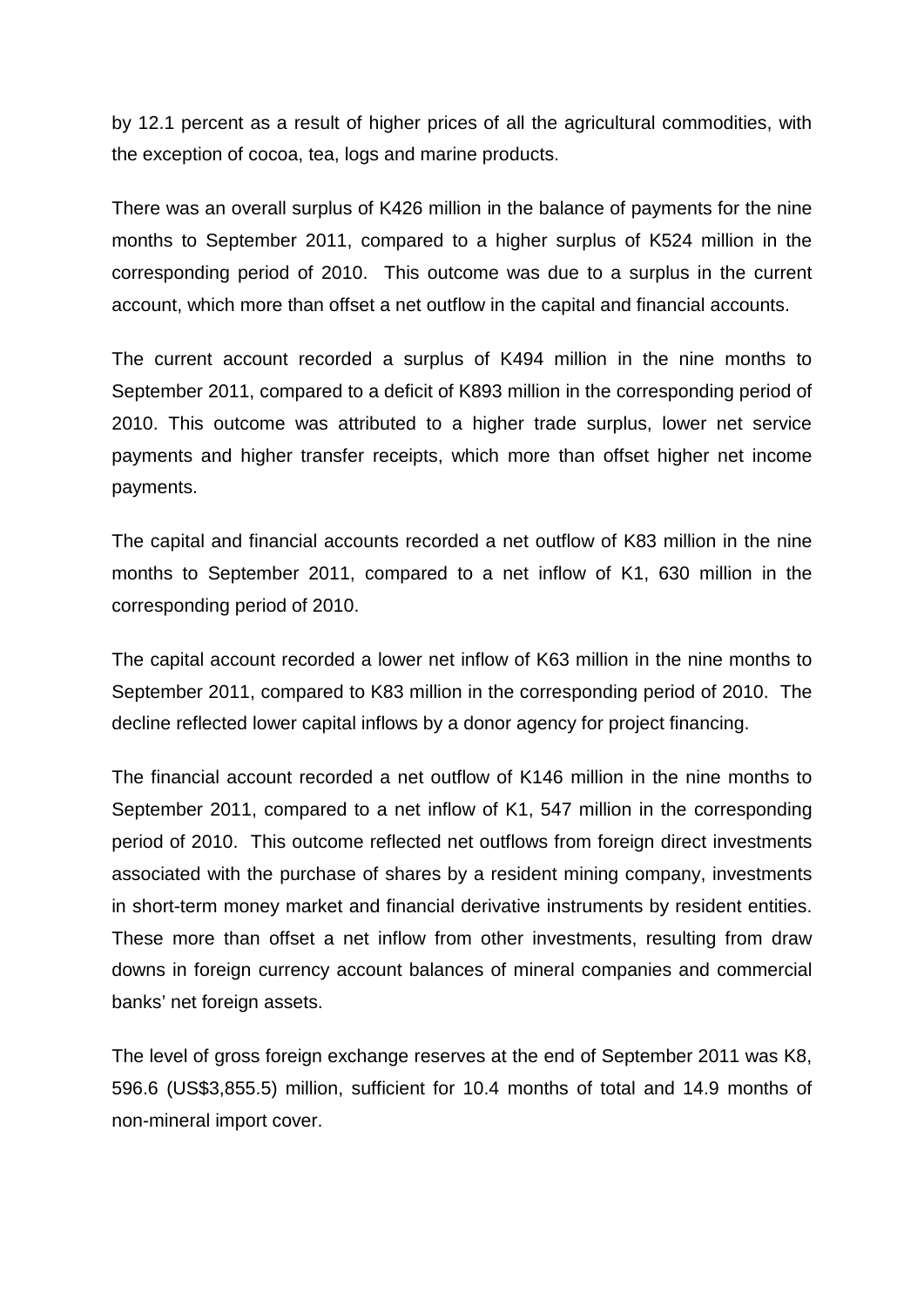The Bank of Papua New Guinea tightened monetary policy in the September quarter of 2011, by increasing the KFR twice by 25 basis points each in July and August to 7.75 percent from 7.25 percent in the June quarter. This was in response to high inflation outcomes and expectations arising from strong domestic demand associated with LNG related activities, Government spending and high international commodity prices. The dealing margin for the Repurchase Agreements (Repos) was maintained at 100 basis points on both sides of the KFR during the quarter.

To support the tightening stance of monetary policy and assist diffuse excess liquidity, the CRR of the commercial banks was increased twice by 100 basis points each in July and August to 6.0 percent. Domestic interest rates for short-term securities and wholesale deposits showed mixed trends. Interest rates declined for Central Bank Bills (CBB) and Treasury bill, while large term deposit rates increased between end of June and September 2011.

The Bank continued to use its Open Market Operation (OMO) instruments in the conduct of monetary policy over the September quarter of 2011. There was limited Treasury bills auction during the quarter due to the Government's positive cash flow position. Liquidity in the banking system remained high and was partly diffused through the issuance of CBBs. There was active trading in the inter-bank market as a result of the uneven distribution of liquidity in the banking system.

The average level of broad money supply (M3\*) increased by 4.1 percent in the September quarter of 2011, compared to an increase of 7.8 percent in the June quarter. This outcome was due to an increase of 6.7 percent in average net foreign assets of depository corporations and an increase of 1.4 percent in average net private sector credit. Average net domestic claims outstanding, excluding net claims on the Central Government, increased by 1.1 percent in the September quarter of 2011, compared to an increase of 2.5 percent in the June quarter. The average level of monetary base (reserve money) grew by 17.6 percent in the September quarter of 2011, compared to an increase of 3.5 percent in the June quarter.

The net foreign assets of the financial corporations (FCs) declined by 1.0 percent in the September quarter of 2011, compared to an increase of 1.2 percent in the June quarter, following an increase in holdings by depository corporations (DCs) and other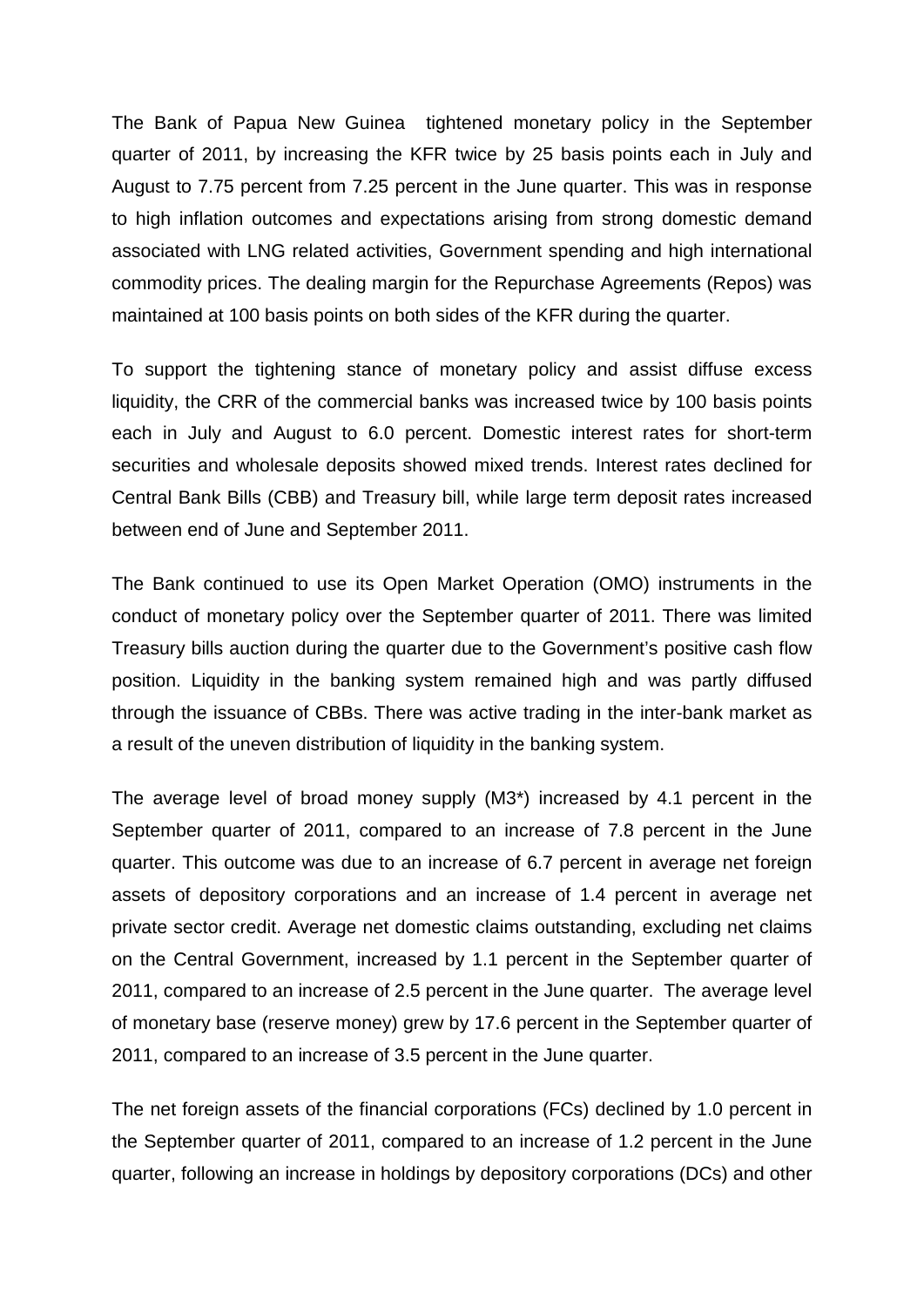financial corporations (OFCs). Net claims on the Central Government declined by 43.8 percent in the September quarter of 2011, compared to an increase of 7.7 percent in the previous quarter. This was due to an increase in Central Government deposits, mainly in trust accounts.

In the September quarter of 2011, total domestic credit extended by financial corporations to the private sector, public non-financial corporations, Provincial and Local Governments, and other financial corporations, increased by K346.9 million to K9,195.6 million, compared to an increase of K187.1 million in the June quarter of 2011. This was mainly due to an increase of K290.2 million to public non-financial corporations and K56.6 million in private sector credit. The growth in private sector credit reflected advances to the manufacturing, transport and communication, agriculture, Government and other business services sectors, as well as the household sector for housing advances. The increase in lending is partly attributed to demand associated with the construction of the PNG LNG project. The annualized growth in domestic credit, excluding Central Government was 15.8 percent in September 2011.

Preliminary estimates of the fiscal operations of the National Government over the nine months to September 2011 showed an overall surplus of K366.3 million, compared to a surplus of K709.6 million in the corresponding period of 2010. This represents 1.3 percent of nominal GDP. The surplus reflected higher revenue, which more than offset an increase in expenditure.

Total revenue, including foreign grants, over the nine months to September 2011 was K5, 376.4 million, 6.2 percent higher than the receipts collected in the corresponding period of 2010. This represents 57.6 percent of the budgeted revenue for 2011. The increase in revenue mainly reflected higher tax revenue, which more than offset lower non-tax receipts and foreign grants. Total expenditure over the nine months to September 2011 was K5, 010.1 million, 15.1 percent higher than in the corresponding period of 2010 and represents 53.7 percent of the budget appropriation for 2011. This outcome reflected increases in recurrent expenditure, which more than offset a decline in development expenditure.